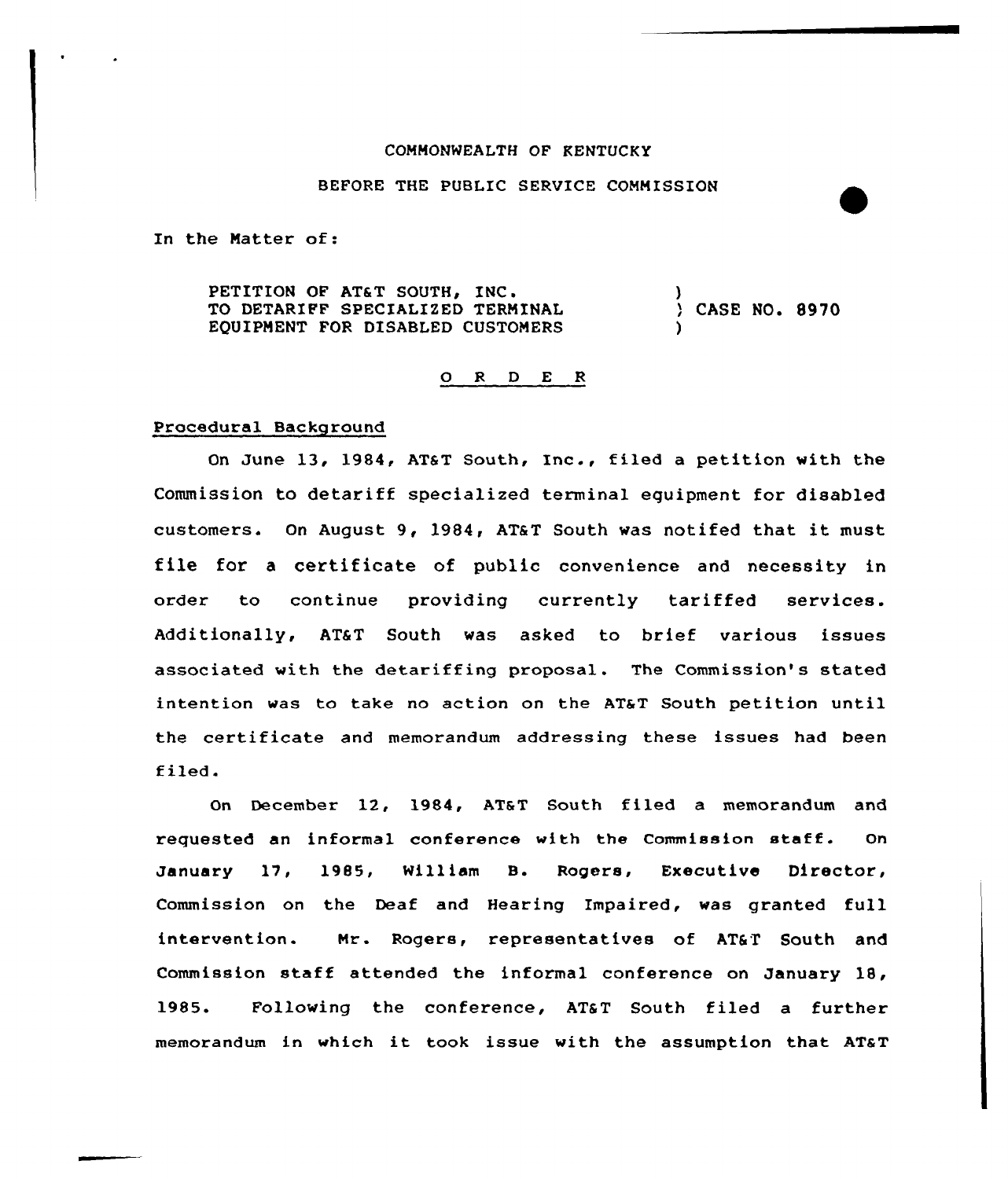South is <sup>a</sup> utility. This memorandum also addressed the issue of whether the Commission can forbear from regulation where it has jurisdiction.

# Discussion

The first issue to be addressed is whether AT&T South is a utility within the meaning of KRS  $278.010(3)(e)$ . AT&T South takes the position that because it performs no common carrier functions and only offers specialized terminal equipment, it is no different than an entity such as Radio Shack. However, this perspective ignores the fact that this embedded equipment has always been offered on a requlated basis and only was transferred to AT&T South as a result of the AT&T divestiture. There is no question that had divestiture not occurred, the same equipment would have remained under regulation. Here transfer of ownership does not change the status of utility property. The Commission therefore concludes that the definition of a telephone utility, contained in KRS 278.010(3)(e), encompasses AT&T South, which owns "facilities used or to be used in connection with the transmission or conveyance over wire, in air or otherwise, of any message by telephone...".

Since the Commission does have jurisdiction, it must now address whether it can forbear from regulation.<sup>1</sup> AT&T South takes the position that the Commission has this authority. AT&T South cites the Commission's decision to apply <sup>a</sup> less stringent form ot

 $\mathbf{1}$ The Commission's authority to decide whether to detariff specialized terminal equipment is recognized in CC Docket No. 83-427, Access to Telecommunications Equipment by the Hearing Impaired and other Disabled Persons, Hemorandum Opinion and Order dated November 8, 1983.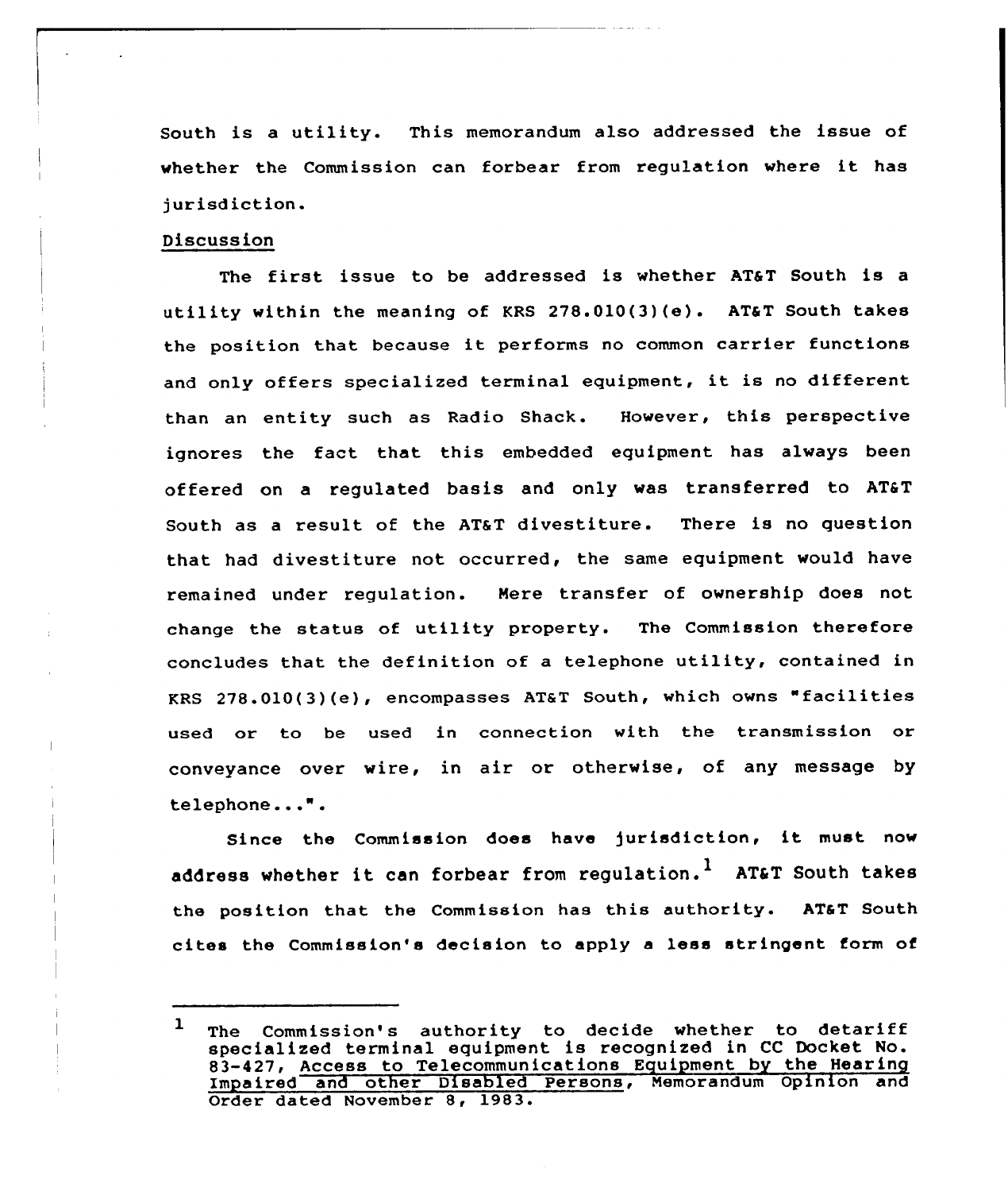regulation to non-dominant interexchange carriers in Administrative Case No. 273 as indicative of this power. Although the circumstances present in that proceeding and those pertinent here appear distinctly different, the Commission is of the opinion that it does have the power in this matter to forbear from regulation, if the circumstances are appropriate. The Federal Communications Commission ("FCC") has forborne regulation in its Competitive Carrier Rulemaking, 91 FCC2d 59 (1982) and 93 FCC2d 54 (1983). Congress and the FCC have deferred the detariffing versus continued regulation of specialized terminal equipment to the state commissions. Therefore, the Commission has been specifically charged with this decision and may forbear or not, based upon the public interest.

Before forbearing or detariffing, however, the Commission must consider the consequences of such action on its prior decisions. In Administrative Case No. 220, the Commission required that certain specialized terminal equipment known as TTYs be made available at cost and mandated that they be available on a monthly lease basis since those items cost several hundred dollars. Before either detariffing or forbearing, which is tantamount to a modification of that decision, the Commission must give notice and allow interested parties to that case and this one an opportunity to comment. Therefore, the Commission will defer action on the AT&T South petition to detariff until these due process requirements are satisfied. The Commission is simultaneously issuing an Order in Administrative Case No. 269 Phase III in which these issues will be raised.